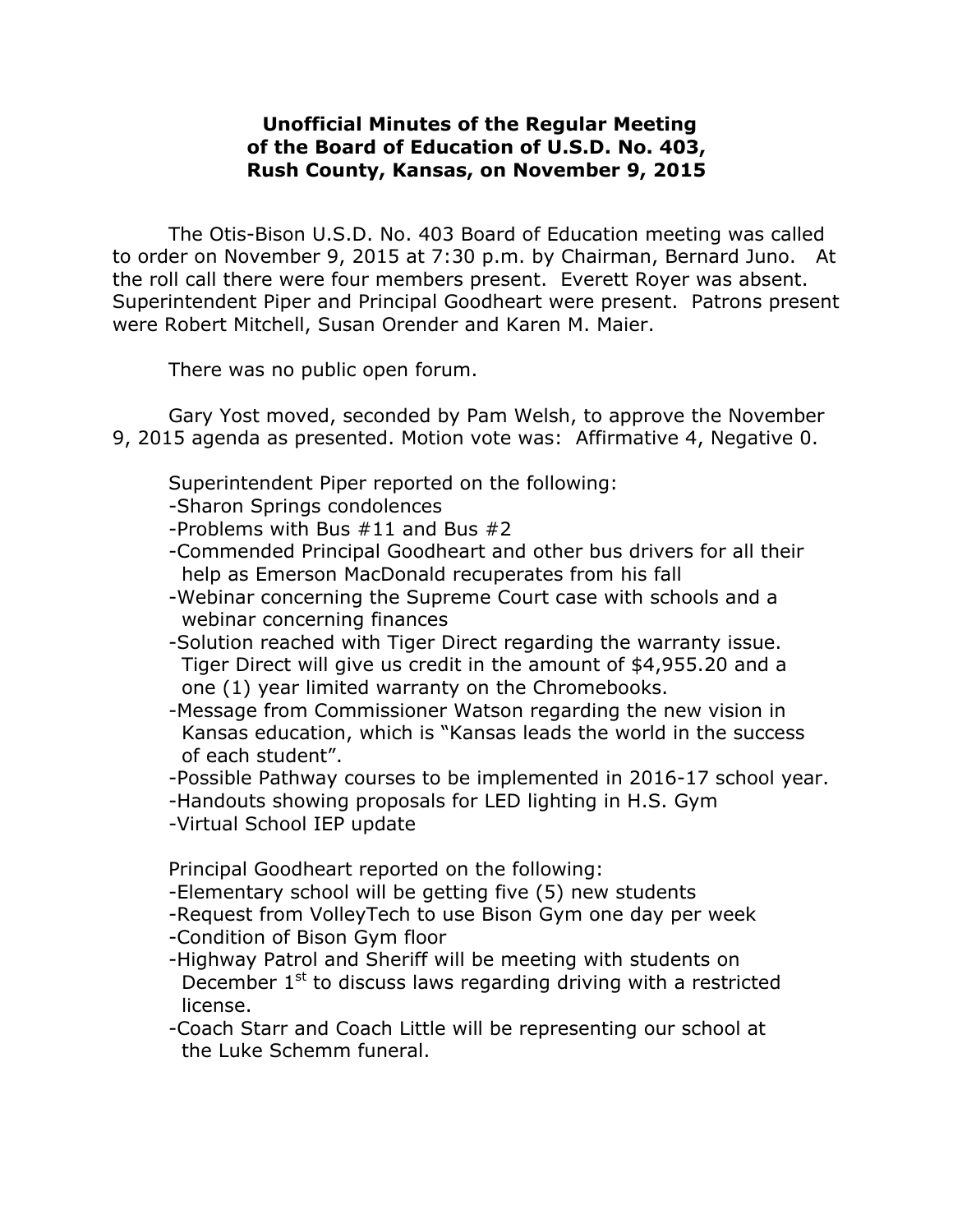Motion made by Camie Hlavaty, seconded by Gary Yost, to approve the October 12, 2015 regular board meeting minutes, treasurer's report, accounts payable, activity funds and petty cash fund. Motion vote was: Affirmative 4, Negative 0.

Susan Orender discussed the Year Ended June 30, 2015 audit with the board. Susan stated that there were no cash or budget violations.

Camie Hlavaty moved, seconded by Gary Yost to approve the 2014-15 audit as presented. Motion vote was: Affirmative 4, Negative 0.

Susan Orender left the meeting at 8:04 p.m.

Motion made by Gary Yost, seconded by Pam Welsh, to appoint Karen M. Maier to Board Position No. 3, Pleasantdale, Grant and Walnut Townships. Motion vote was: Affirmative 4, Negative 0.

Motion made by Gary Yost, seconded by Pam Welsh, to appoint Robert Mitchell to Position No. 1, Illinois, Lone Star and Banner Townships. Motion vote was: Affirmative 4, Negative 0.

The board discussed the mud routes. There was no action taken. (Mud routes will remain the same as implemented prior to the start of school. Students will be picked up in towns only.)

Gary Yost moved, seconded by Camie Hlavaty, to approve the invoice to Victory Village in the amount of \$9,600.00. Motion vote was: Affirmative 4, Negative 0.

Gary Yost moved, seconded by Camie Hlavaty, to approve the invoice to Carpenter Place in the amount of \$6,000.00. Motion vote was: Affirmative 4, Negative 0.

Bernard Juno moved, seconded by Pam Welsh, to approve moving the December board meeting from Monday, December 14, 2015 to Tuesday, December 15, 2015 at 7:30 p.m. Motion vote was: Affirmative 4, Negative 0.

Camie Hlavaty moved, seconded by Pam Welsh, to have a special board meeting on January 27, 2016 at 6:00 p.m. for board training. Motion vote was: Affirmative 4, Negative 0.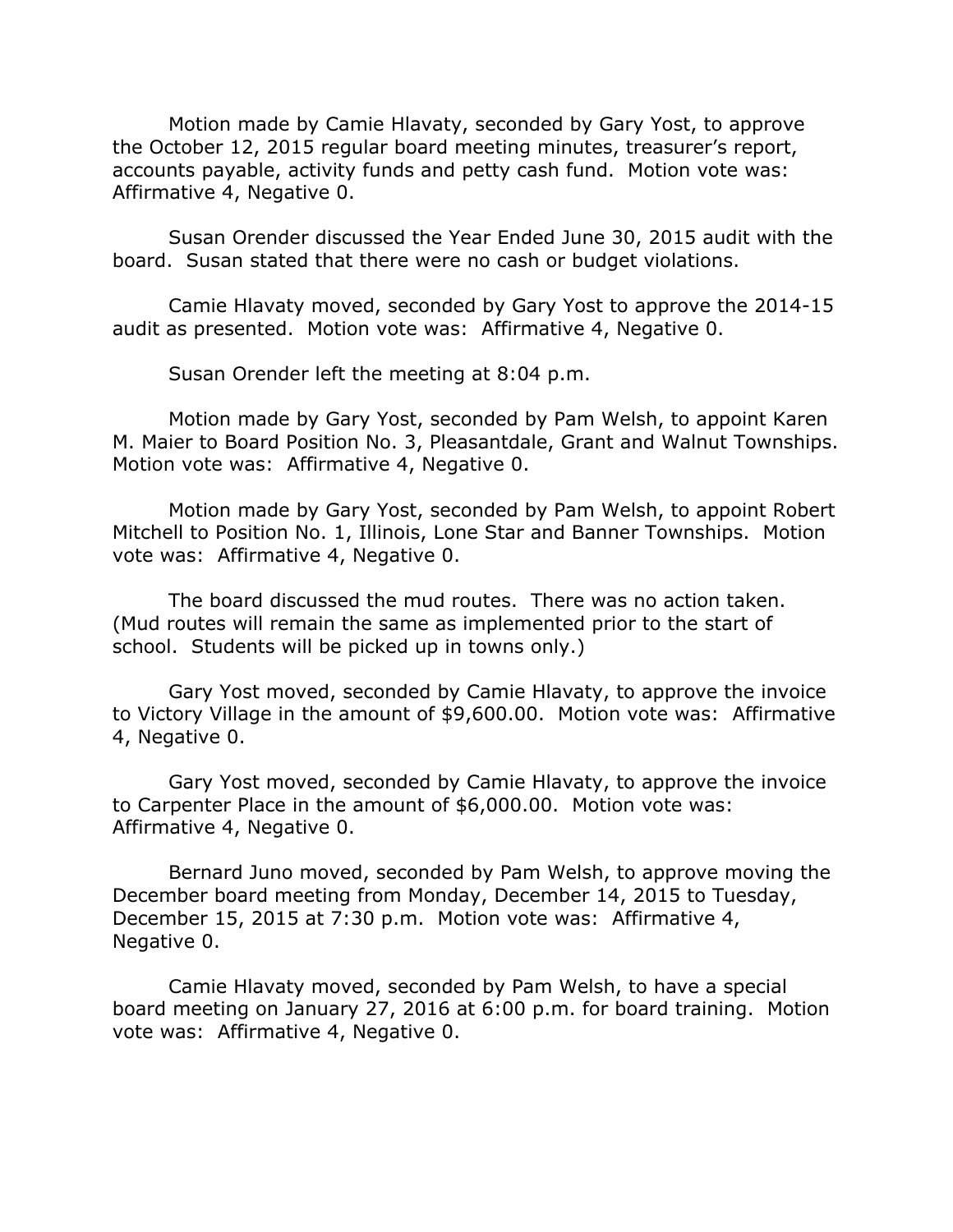Motion made by Gary Yost, seconded by Camie Hlavaty, to approve joining Central Kansas Library System. Motion vote was: Affirmative 4, Negative 0.

Camie Hlavaty moved, seconded by Gary Yost, to approve sealing the H.S. gym floor. Motion vote was: Affirmative 4, Negative 0.

The board discussed the request for an out-of-state workshop. Camie Hlavaty moved, seconded by Pam Welsh, to table Item L – Consideration of Approval of Request for Out-of-State Workshop until the December board meeting. Motion vote was: Affirmative 4, Negative 0.

Motion made by Gary Yost, seconded by Pam Welsh, to appoint Bernard Juno as the KASB delegate. Motion vote was: Affirmative 4, Negative 0.

Superintendent Piper discussed the Delegate Assembly Legislative Committee Report with the board. Gary Yost moved, seconded by Pam Welsh, to authorize Bernard Juno to vote on behalf of the Board of Education. Motion vote was: Affirmative 4, Negative 0.

Motion made by Bernard Juno, seconded by Pam Welsh, to go into executive session for fifteen (15) minutes with the board and Superintendent Piper to discuss personnel matters of nonelected personnel and to protect the privacy interests of the individual(s) to be discussed and that we return to open session in this room at 9:11 p.m. Motion vote was: Affirmative 4, Negative 0.

Superintendent Piper left the executive session at 9:06 p.m.

The meeting was resumed at 9:11 p.m.

Motion made by Bernard Juno, seconded by Pam Welsh, to go into executive session for five (5) minutes with the board to discuss personnel matters of nonelected personnel and to protect the privacy interests of the individual(s) to be discussed and that we return to open session in this room at 9:17 p.m. Motion vote was: Affirmative 4, Negative 0.

Superintendent Piper was called back into the executive session at 9:14 p.m.

The meeting was resumed at 9:17 p.m.